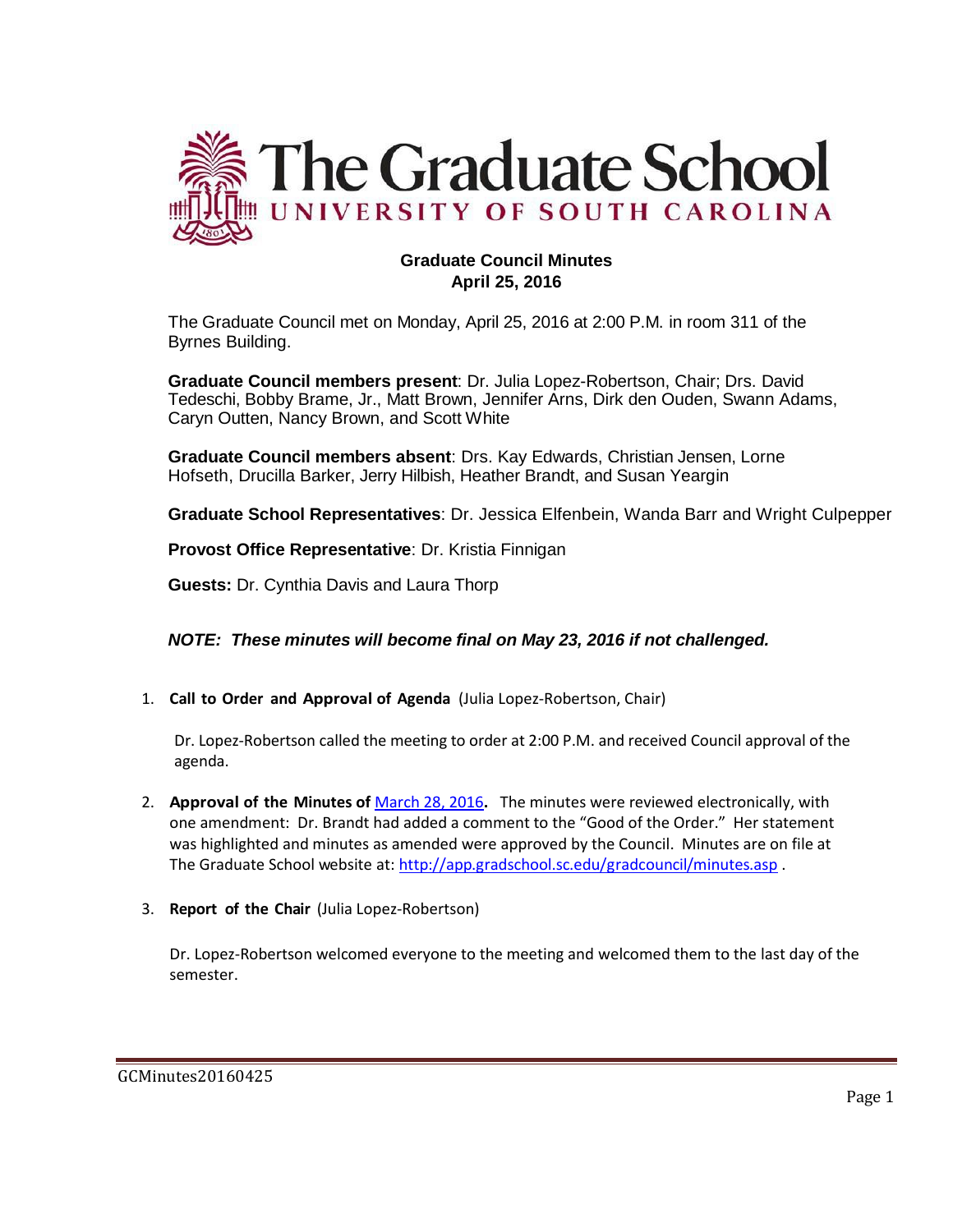## 4. **Report of the Dean of Graduate Studies** (Lacy Ford)

Dr. Jessica Elfenbein advised that the Council members would receive a copy of the report of the external deans. Dr. Ford has made plans to attend next month's final Graduate Council meeting of the academic year and the report of the external deans will be an agenda item to discuss. She thanked Wright Culpepper and Council members who played a part in Graduate Student Day. It was a huge success for our graduate students. There were 172 students and 39 judges that participated. The Council was reminded that the format next year will be different as we will be working with the vice president for research, his staff and the Discovery Day people.

The Graduate School is in process of interviewing for the half-time associate dean for professional development and hope to have an announcement on that position within the next two weeks.

Recruitment for the new Bridge Humanities Corps program has been launched. It's being offered on a one year pilot basis. There will be 10 ABDs and 4 newly minted USC PhDs—a cohort of 14. The ABDs will teach a 2/2 SAEL 200 load and the newly minted USC PhDs will teach a 3/3 load SAEL 200 load. These opportunities are only available to the NEH group due to the specifics of the grant application. The compensation is \$21,500 for the ABDs (includes coverage of the costs for health insurance) and \$32,500 for the newly minted USC PhDs and. The deadline for students to apply is Monday, May 2<sup>nd</sup>, 8:30a.m.

## 5. **Report of the Secretary of the Graduate Council / Associate Dean** (Murray Mitchell)

Dr. Elfenbein reminded the Council for Dr. Mitchell that Brittany Walter and six members of the Graduate Council are rotating off. We would like your recommendations of your colleagues that you think would be interested, willing and available to serve a three year term on Grad Council. It is possible for nominees from the same college to serve on the council, but multiple nominees from the same department may not serve at the same time. Please pass names and contact information, of individuals interested, willing and able to serve along to Dr. Mitchell.

If you know of other faculty and staff who would be great for other kinds of service to graduate students and graduate programs and can't serve a three year term or may teach during our meeting time, we need other faculty members to serve with us on our various committees. We need others for: (1) Academic Policies and Practices; (2) Fellowships and Scholarships (which has a much heavier load in the spring semester than in fall); (3) Humanities, Social Sciences, Education and Related Professional Programs; (4) Science, Math, Engineering, Health Sciences and Related Professional Programs; and, (5) Grievances, Appeals and Petitions Committee. We need good people on all of these committees; so, please be thinking about colleagues on campus who might benefit from serving our 6800 graduate students in some capacity.

## 6. **Report of the Graduate Student Association Representative** (Brittany Walter)

Graduate Student Week was a success and attendance was great. Elections were held two weeks ago and new officers were elected.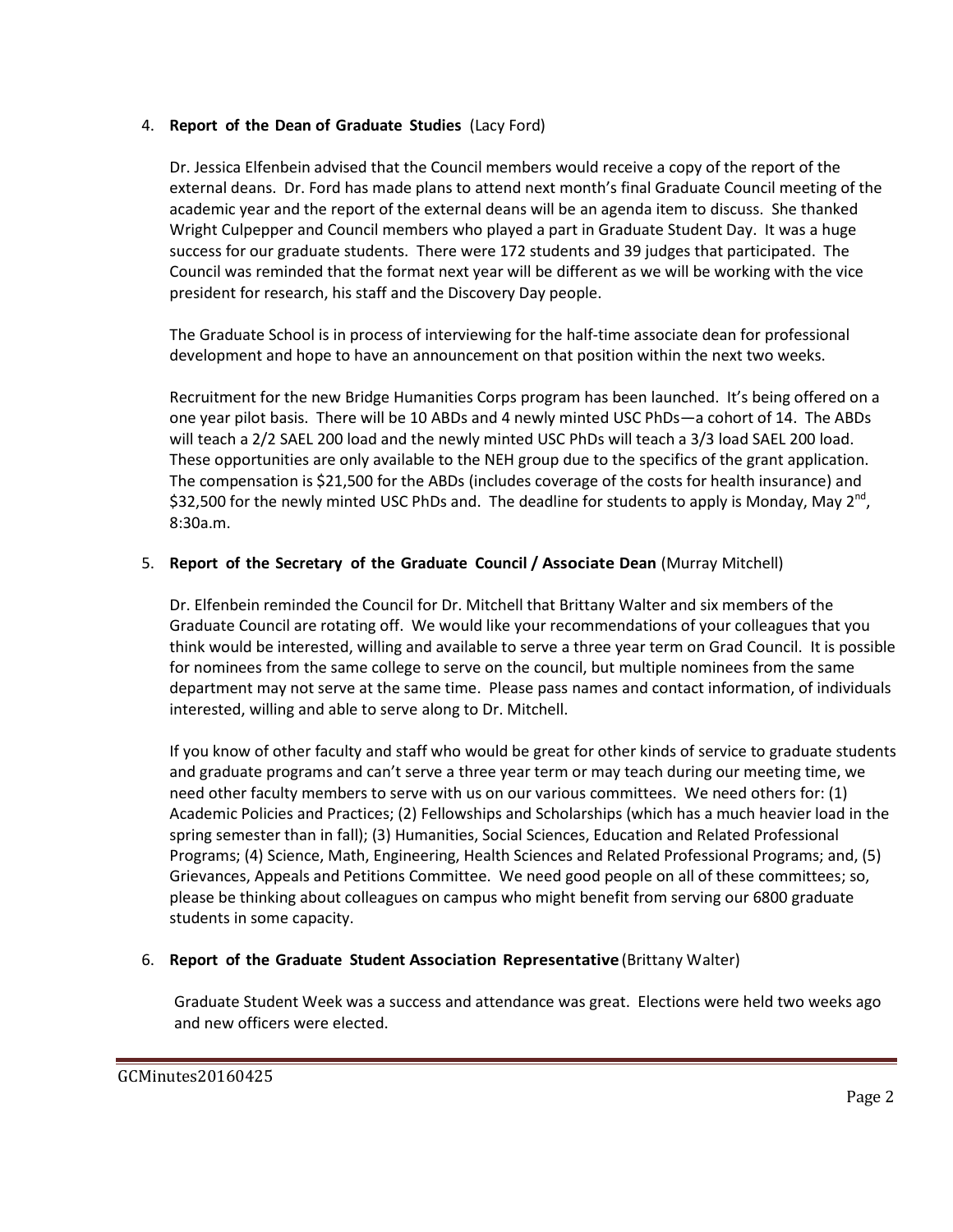7. **Report of the Academic Policy and Practices Committee** (Matt Brown)

None reported.

8. **Report of the 500/600 Level Courses, Distance Education and Special Courses** (Murray Mitchell)

A listing of 500/600 Level Courses is presented to Council for informational purposes only.

## **500/600 Level Courses**

- **BIOL 634** (3) Biology of Neurological Diseases. NCP: Fall 2016
- **ECIV 582** (3) Rail Operations and Logistics NCP: Fall 2016
- **RETL 592** (3) Retailing/Fashion Merchandising Field Study CCP: Fall 2017
- **RETL 600** (3) Fundamentals of Omni-Channel Retailing NCP: Summer 2016
- **RETL 640** (3) Personnel Development & Relations Management. NCP: Summer 2016

#### **Distance Education Delivery**

- **EXSC 563** (3) Physical Activity and the Physical Dimensions of Aging (Fall 2017) CCP
- **ECIV 582** (3) Rail Operations and Logistics NCP: Fall 2016
- **RETL 600** (3) Fundamentals of Omni-Channel Retailing NCP: Summer 2016
- **RETL 640** (3) Personnel Development & Relations Management. NCP: Summer 2016
- **RETL 662** (3) Customer Relationship Management for the Retail Industry CCP: Fall 2017

#### **Special Topics Courses**

- **ENHS 793** (3) Soil Science and Environmental Health (Fall 2016)
- **MATH 788** (3) Theory of Irreducible Polynomials (Fall 2016)
- **MUED 793** (3) New Directives in Music Education (Summer 2016)
- **SLIS 795** (3) Issues in Information and Communications in Sub-Saharan Africa (Fall 2016)
- **SOWK 768** (3) Youth and Substance Use (Summer 2016)
- **SOWK 768** (3) Secondary Data Analysis (Fall 2016)
- **SOWK 768** (3) Cognitive Behavioral Therapy (Fall 2016)
- **SOWK 768** (3) Multilevel Modeling (Fall 2016)
- **PSYC 841** (3) Academic Interventions (Fall 2016)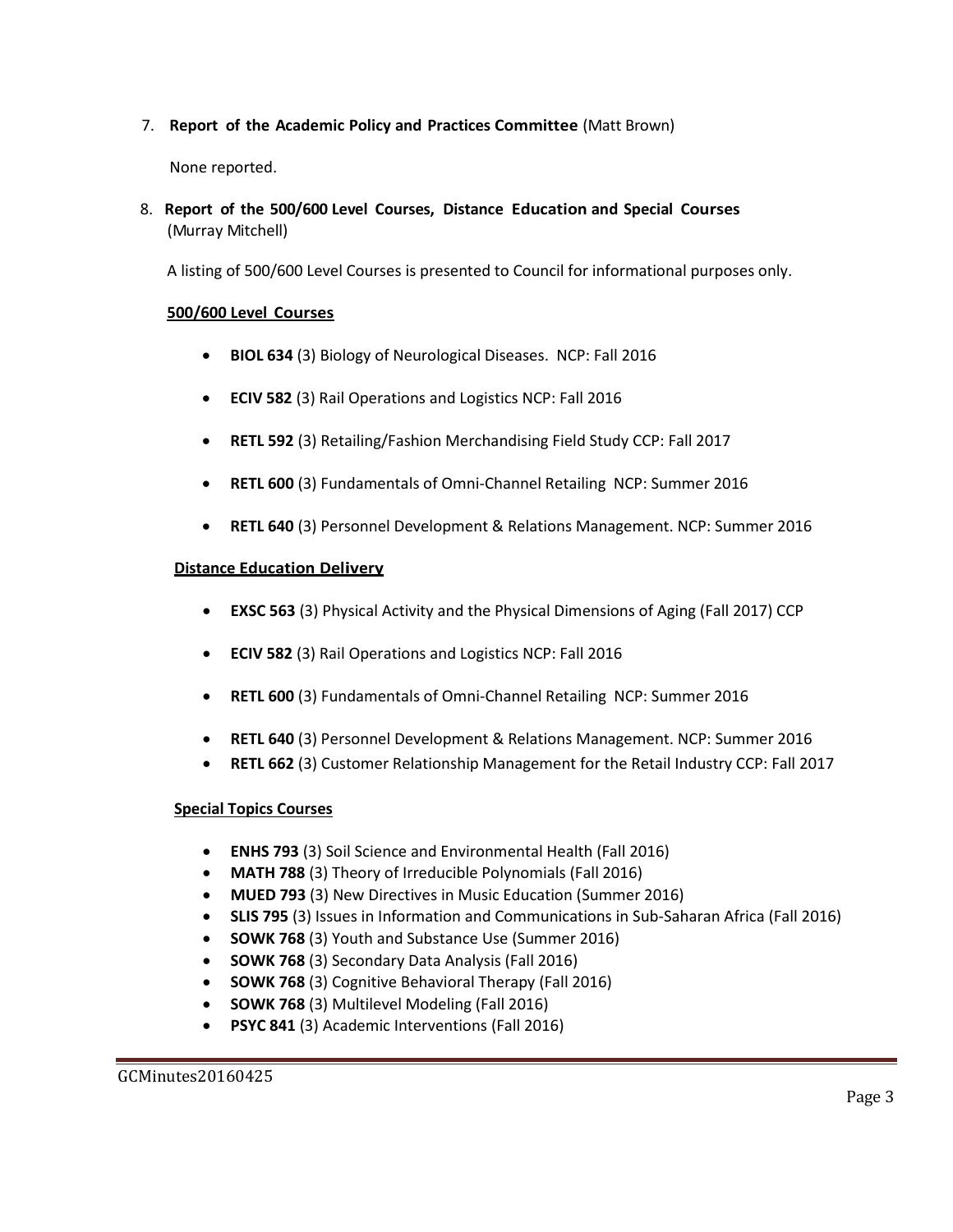# 9. **Associate Graduate Faculty Nominations (Murray Mitchell)**

Dr. Elfenbein reported for Dr. Mitchell that he did receive one nomination, but he thinks that it was meant to be a term nomination. He will confirm and report at the meeting in May.

# 10. **Fellowships and Scholarships Committee** (Heather Brandt)

Wright Culpepper gave the following update on the 2016 Presidential Fellows for Dr. Heather Brandt from her committee:

- 26 fellows from 21 programs
	- o 15 fellows from 11 programs in the College of Arts & Sciences
		- Chemistry, Comparative Literature, Creative Writing, English, Experimental Psychology (2), Geography (2), Geological Sciences, History, Linguistics, Political Science (2), and School Psychology (2)
	- o 5 fellows from 4 programs in the Arnold School of Public Health
		- Environmental Health Sciences, Exercise Science, Health Promotion, Education and Behavior (2), and Health Services Policy and Management
	- o 2 fellows from 2 programs in the Darla Moore School of Business
		- Business Administration and Economics
	- o 1 fellow from the College of Education
		- Language and Literacy
	- o 1 fellow from the College of Engineering and Computing
		- Chemical Engineering
	- o 1 fellow from the College of Hospitality, Retail and Sport Management
		- Sport and Entertainment Management
	- o 1 fellow from the School of Medicine
		- Biomedical Sciences
- 4 academic programs new to the Presidential Fellowship
	- o Economics
	- o Environmental Health Sciences
	- o Health Services Policy and Management
	- o Language and Literacy

# **Demographics**

- Average age  $= 27$  years
- 50% female
- 3 international students (Greece, Iran, and Nigeria)
- 3 students spent time at community college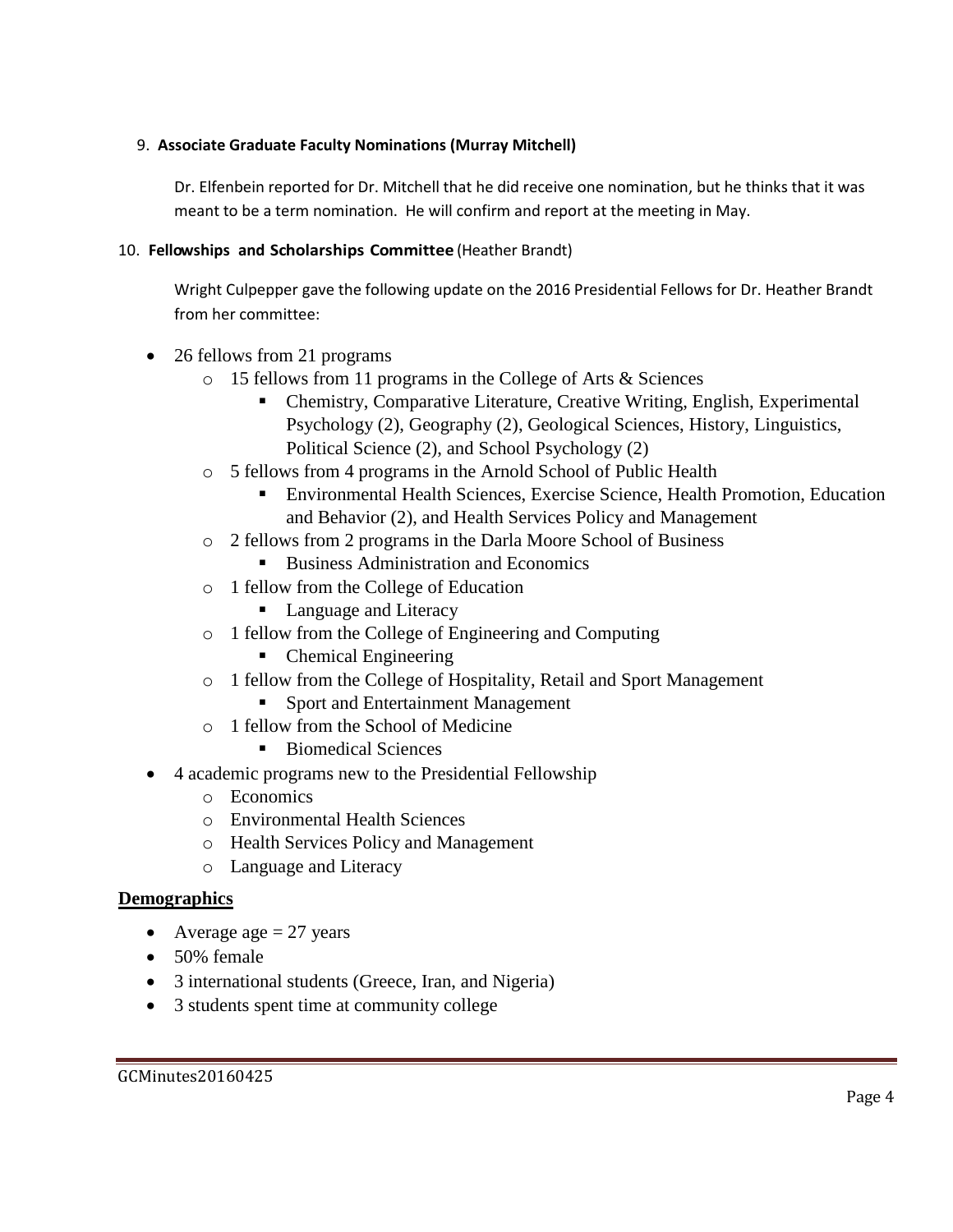## **Fellows Chose USC Over These Domestic Schools**

| Alabama (2)       | <b>Illinois</b>    | Texas A&M  |
|-------------------|--------------------|------------|
| Auburn            | John Hopkins       | Tulane     |
| Arizona State     | Kentucky           | UCLA(2)    |
| Clemson $(2)$     | Michigan State     | Vanderbilt |
| Chicago           | Mississippi        | Virginia   |
| Connecticut       | $NC$ State $(2)$   | Wisconsin  |
| Duke              | North Carolina (3) |            |
| Florida $(2)$     | Oregon             |            |
| Georgia (4)       | Oregon State       |            |
| Georgia State (2) | Tennessee          |            |

11. **Report of Science, Math, and Related Professional Programs Committee** (David Tedeschi) Below is a list of proposals reviewed by the Committee. Each curricular action can be viewed at this Public Agenda review site:<https://www.sc.edu/programproposal/gradagenda/?id=14>

At this Public Agenda link, the individual proposals are not live-linked, but agenda items are listed in alphabetical order. To view the full proposals, GC members and Committee Chairs still need to go to the Committee Review site, and filter for "Committees", then for the "Committee" called "Added to Grad Council agenda."

- **PHYS 728** Quantum Optics Understanding Light-Matter Interactions, Arts and Sciences, New Course Proposal. Fall 2016
- **PHYT Major / Degree Program**, Doctor of Physical Therapy, Public Health, Change Program. Fall 2017
- **PHYT 785** Seminar in Physical Therapy, Public Health, Change Course. Fall 2017
- **PHYT 788** Evidence-Based Practice in Physical Therapy, Public Health, Change Course. Fall 2017

## *All proposals were unanimously approved by Graduate Council.*

## 12. **Report of the Humanities, Social Sciences, Education, and Related Professional Programs Committee** (Drucilla Barker)

Below is a list of proposals reviewed by the Committee. Each curricular action can be viewed at this Public Agenda review site:<https://www.sc.edu/programproposal/gradagenda/?id=14>

At this Public Agenda link, the individual proposals are not live-linked, but agenda items are listed in alphabetical order. To view the full proposals, GC members and Committee Chairs still need to go to the Committee Review site, and filter for "Committees", then for the "Committee" called "Added to Grad Council agenda."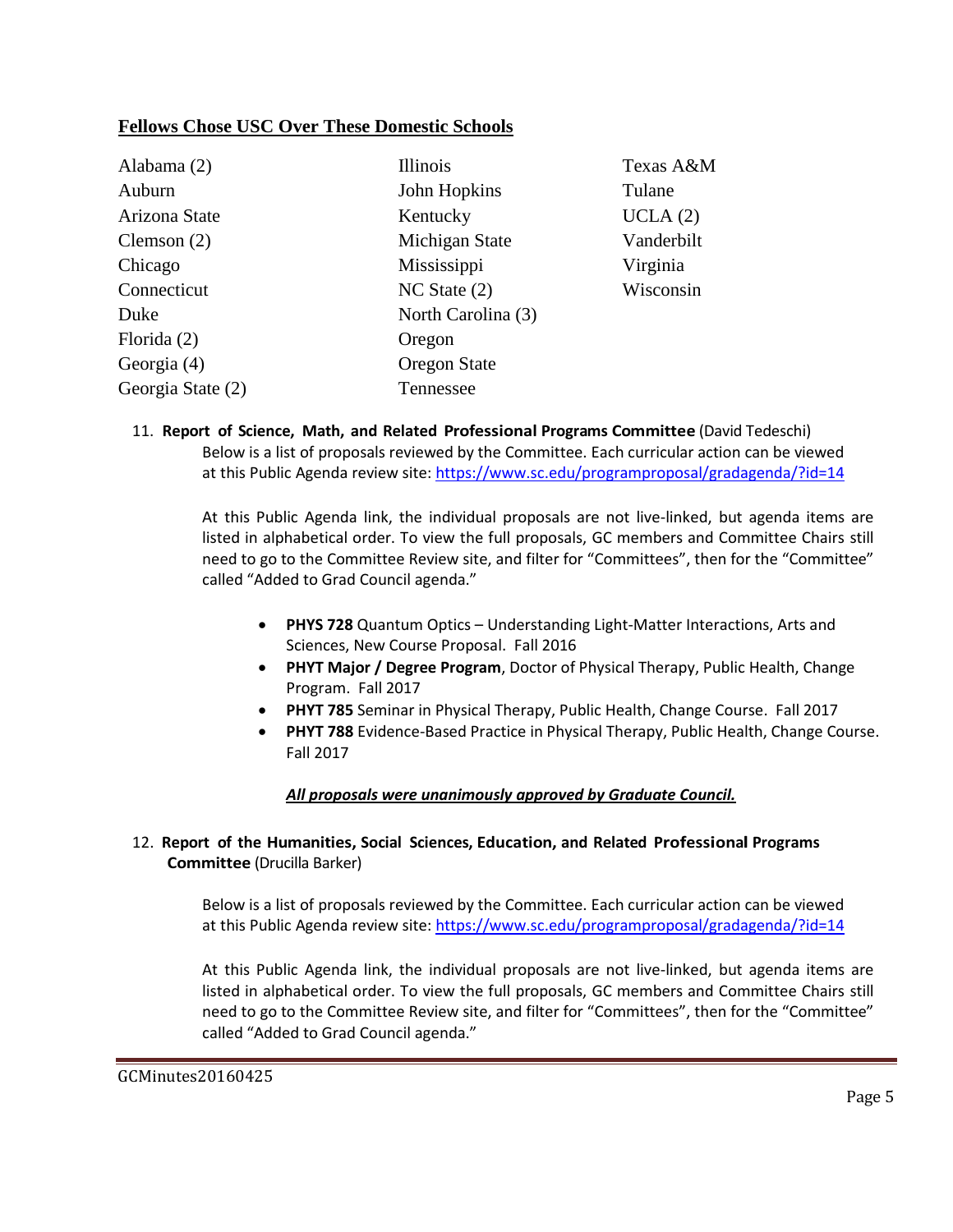- **EDLP Major / Degree Program**, Educational Administration, Ph.D., Education, Change Program. Fall 2017
- **EDPY 706** Growth and Development: Childhood, Education, Change Course. Fall 2017
- **ENGL 701** Special Topics in Old English Literature and Culture, Arts and Sciences, New Course. Fall 2017
- **ENGL 704** Special Topics in Medieval Literature and Culture, Arts and Sciences, New Course. Fall 2017
- **ENGL 706** Special Topics in 16<sup>th</sup> and 17<sup>th</sup> Century British Literature and Culture, Arts and Sciences, New Course. Fall 2017
- **ENGL 707** Special Topics in 18<sup>th</sup> Century British Literature and Culture, Arts and Sciences, New Course. Fall 2017
- **ENGL 709** Special Topics in 19<sup>th</sup> Century British Literature and Culture, Arts and Sciences, New Course. Fall 2017
- **ENGL 714** Special Topics in 20<sup>th</sup> and 21st Century British Literature and Culture, Arts and Sciences, New Course. Fall 2017
- **ENGL 719** Special Topics in Colonial American Literature and Culture, Arts and Sciences, New Course. Fall 2017
- **ENGL 721** Special Topics in 19<sup>th</sup> Century American Literature and Culture, Arts and Sciences, New Course. Fall 2017
- **ENGL 722** Special Topics in 20<sup>th</sup> and 21<sup>st</sup> Century American Literature and Culture Arts and Sciences, New Course. Fall 2017
- **ENGL 731** Special Topics in Children's and Young Adult Literature, Arts and Sciences, New Course. Fall 2017
- **ENGL 736** Special Topics in Gender and Sexuality Studies, Arts and Sciences, New Course. Fall 2017
- **ENGL 739** Special Topics in Critical Race and Ethnic Studies, Arts and Sciences, New Course. Fall 2017
- **ENGL 740** Special Topics in Southern Literature and Culture, Arts and Sciences, New Course. Fall 2017
- **ENGL 741** Special Topics in African American Literature and Culture, Arts and Sciences, New Course. Fall 2017
- **ENGL 743** Special Topics in Women's Literature and Culture, Arts and Sciences, New Course. Fall 2017
- **ENGL 746** Special Topics in Transatlantic Literature and Culture, Arts and Sciences, New Course. Fall 2017
- **ENGL 747** Special Topics in Global Anglophone Literature and Culture, Arts and Sciences, New Course. Fall 2017
- **ENGL 748** Special Topics in Postcolonial Literature and Culture, Arts and Sciences, New Course. Fall 2017
- **ENGL 749** Special Topics in Performance Studies, Arts and Sciences, New Course. Fall 2017
- **ENGL 754** Special Topics in Film and Media Studies, Arts and Sciences, New Course. Fall 2017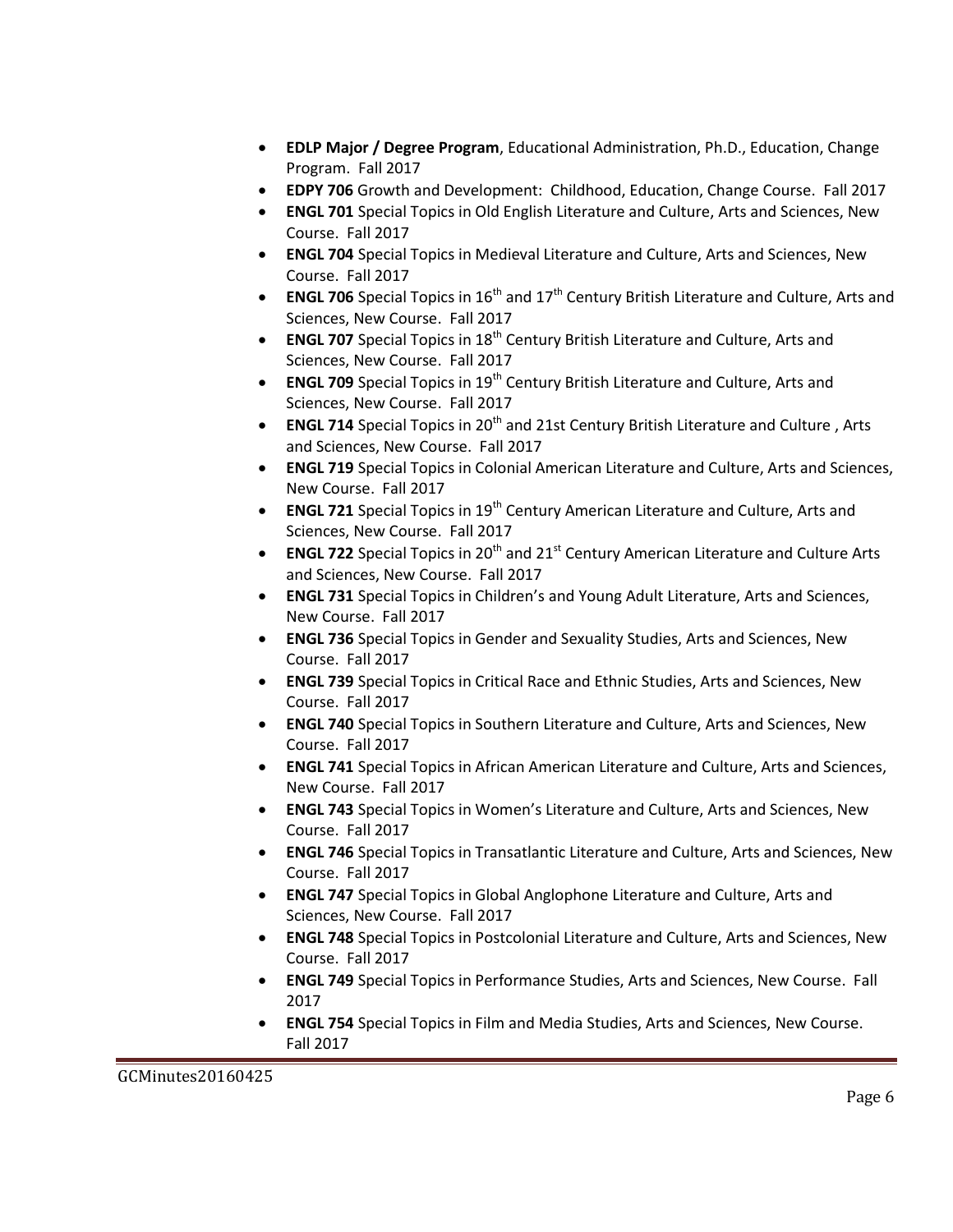- **ENGL 764** Special Topics in Theory and Critical Methods, Arts and Sciences, New Course. Fall 2017
- **ENGL 766** Special Topics in Genre, Form, and Aesthetics, Arts and Sciences, New Course. Fall 2017
- **ENGL 803** Special Topics: Seminar in Literacy and Cultural Studies, Arts and Sciences, New Course. Fall 2017
- **ENGL 804** Special Topics: Seminar in Theory and Critical Methods, Arts and Sciences, New Course. Fall 2017
- **ENGL 805** Special Topics: Seminar in Media Studies, Arts and Sciences, New Course. Fall 2017
- **RETL 710** Retailing E-Commerce, Hospitality, Retail, & Sport Management, New Course Proposal. Summer 2016
- **SOWK 731** Motivational Interviewing for Social Work Practice, Social Work, New Course Proposal. Summer 2016

## *All proposals were unanimously approved by Graduate Council.*

#### 13. **Report of the Grievances, Appeals and Petitions Committee** (Nancy Brown)

None reported.

#### 14. **Other Committee Reports**

Dr. Elfenbein asked that all members serving on Provost Blue Ribbon committees please make sure that your sub-committees are meeting regularly.

#### 15. **Old Business**

#### 16**. New Business**

Dr. Elfenbein announced that next month's meeting will be held on May 23<sup>rd</sup> and it will be an 11:30a.m. luncheon. Dr. Ford has made plans to be in attendance. The report from the external deans will be forwarded to the Grad Council in the meantime. We have a definition of under-represented minorities pending for the Graduate School with Legal. This will be shared with you at next month's meeting as well. There are certain funding opportunities that, without a definition, it is difficult to make determinations as to who is eligible and who is not eligible. Graduate Council members finishing their term of service will be acknowledged at this meeting.

#### 17. **Good of the Order**

#### 18.**Adjournment**